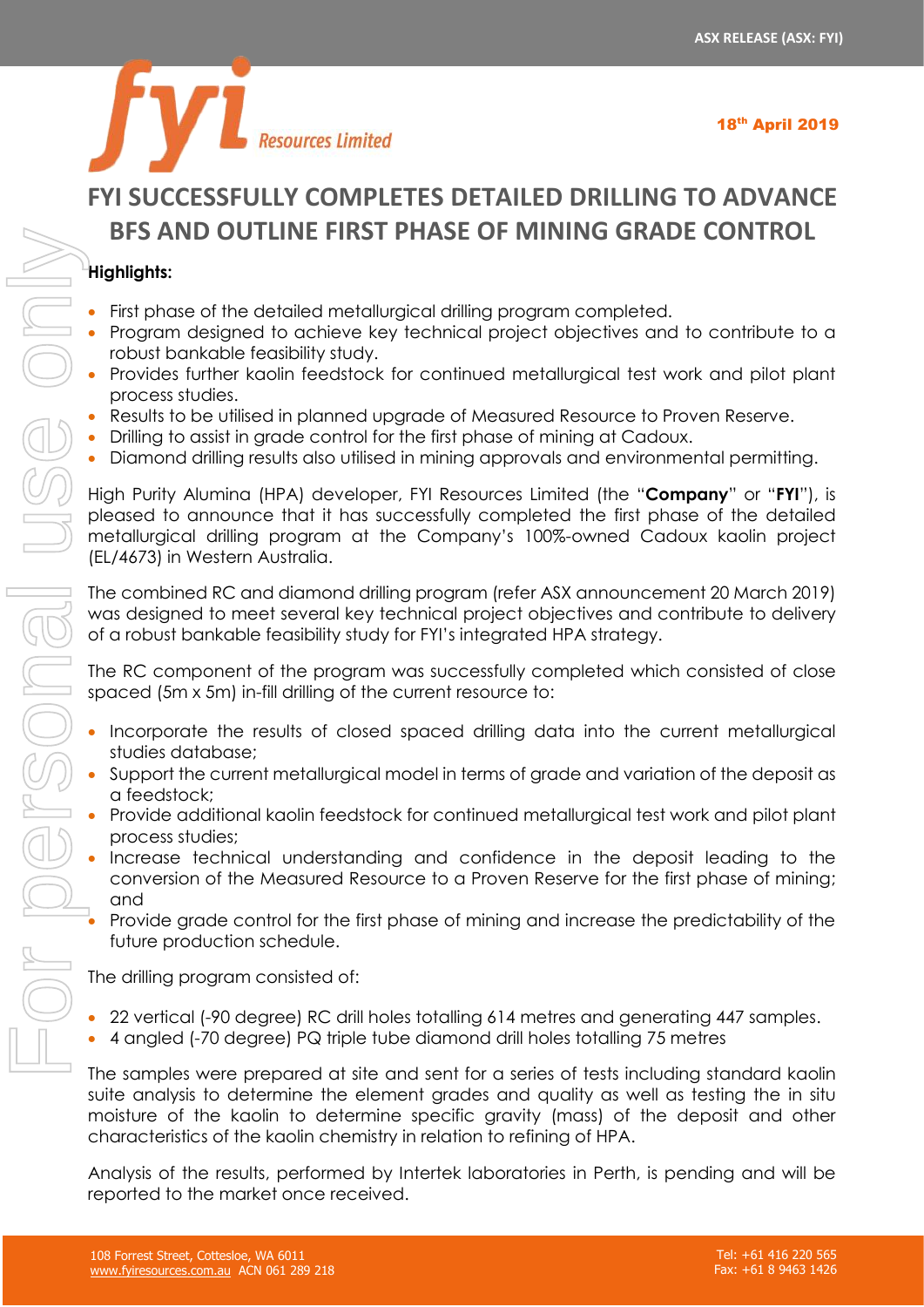

18th April 2019



RC Drilling at Cadoux HPA Project



Diamond Drilling at Cadoux HPA Project

A summary of the key drilling parameters is shown in the table below.

| <b>RC Drilling</b>             | <b>Result</b> | <b>Diamond Drilling</b>        |        |
|--------------------------------|---------------|--------------------------------|--------|
| Number of holes drilled        | 22            | Number of holes drilled        | 4      |
| Number of metres drilled       | 614           | Number of metres drilled       | 75     |
| Number of samples submitted    | 447           | Number of samples submitted    | nil    |
| Average depth of all holes (m) | 28            | Average depth of all holes (m) | 25     |
| Azimuth                        | O             | Azimuth                        | varied |
| Dip                            | $-90$         | Dip                            | $-70$  |
| Deepest hole (m)               | 66            | Deepest hole (m)               | 25     |